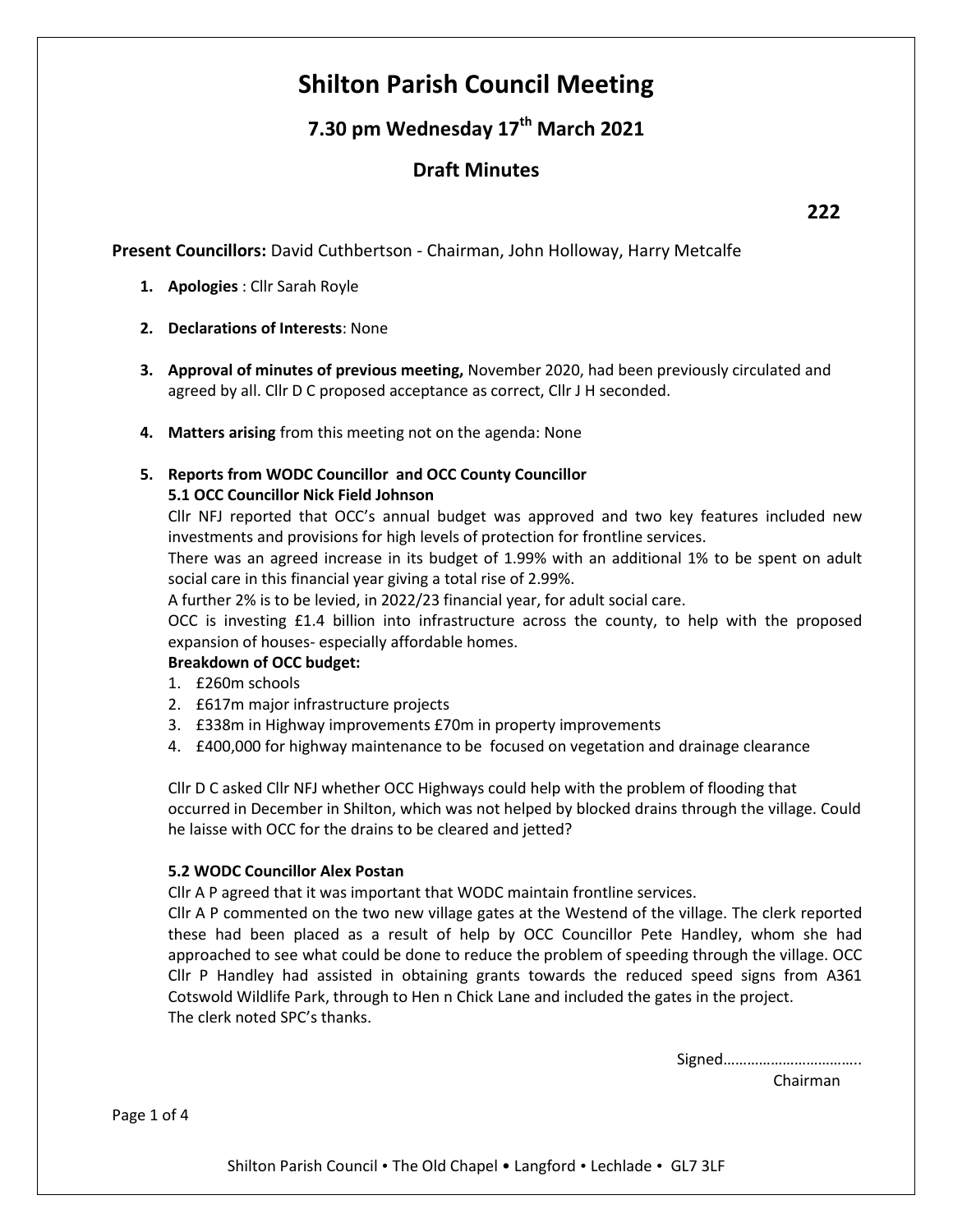Cllr A P reported that flooding was once again problematic and showed concern over the state of the rivers Windrush and Shill.

He commented that the Brize Norton pipework also contributed to the problem along with inadequate raw sewerage provision and excess surface groundwater.

His suggestion for a way forward was to look at the whole watercourse and form a working party between Shilton, Black Bourton, Clanfield and Bampton PC's with involvement of O.C.C, WODC and the Environment agency.

This discussion was continued in item .11.2 Flood Control

#### **6 Co-option of Councillor**

Cllr D C reported that the Council Vacancy had been advertised following set protocols. As less than 10 electors came forward, WODC ruled that Shilton could co-opt a Councillor. Mr A Bray signed his declaration of acceptance. Cllr D C proposed that Mr Andy Bray be co-opted to SPC, Cllr J H seconded.

It was resolved that Mr Andy Bray was now a member of Shilton Parish Council.

#### **7 Planning applications** (new and updates):

There were no new or outstanding planning applications

**8 Finance Report** including account balances & payments to be agreed.

Business Account: £12,596

Flood Defence Fund: £20,682.00

The increase in the Flood Defence fund was a result of an amount of £11,336 that had been transferred by the Conservation Trust and was to be treated as a sheltered account.

SPC had submitted its Precept request to WODC. Careful management of cash flow had resulted in a reduction of 18% on the previous year.

#### **9 Update from Neighbourhood Watch**

Parishioners were advised to be vigilant with their dogs' safety. Dog thefts from home and in parks etc. were on the increase in the area.

#### **10 Traffic signage update in the Parish.**

Update concerning speed limits at the Dip

Cllr j H reported that the delay was due to legal queries with landowners however this was now in process and had been advised by Highways that the work was on their schedule.

#### **11 Village update and maintenance**

#### **11.1 Discussion concerning the Environment**

Cllr Andy Bray led the discussion and said he is interested in helping the village to reduce its carbon foot print. He is involved with ground source pumps and reported that there are government grants available. He agreed to gather ideas.

He suggested that Solar panels could also be installed on the Village Hall and was prepared to help the Village Hall with its plans to reroof it.

Cllr H M advised that when gathering quotes to be cognisant that a bigger reserve would provide a more efficient system.

J Heyworth offered his expertise and help in the project.

Signed……………………………..

Chairman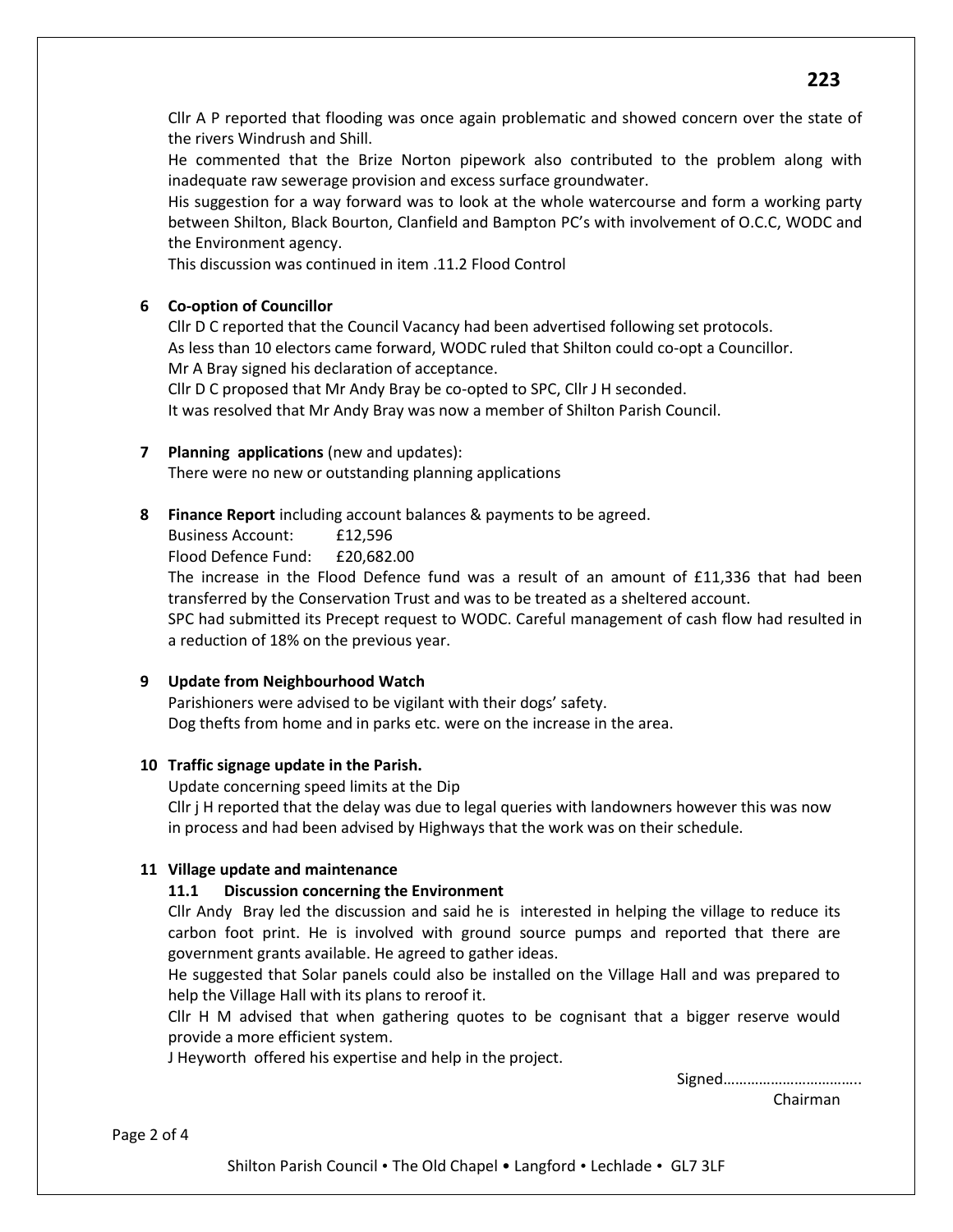#### **11 Flood prevention within the Parish**

#### **11.2 Discussion concerning flooding in the village at Christmas**.

Concerns were raised by several parishioners whose properties flooded on more than one occasion in the last few years.

Cllr D C reported that he had a meeting with Mr Laurence King, Chief Engineer for both WODC and CDC concerning the bunds and the pond. They agreed that a feasibility study would be required to chart the flow of water.

Cllr H M reported that there had been a change in the flow of water to and through his farm. There appeared not to be a change in the flow from Burford nor in the bunds however, the flow of water in the middle of the farm had dried up and that the flow disappears underground after the Bunds.

Cllr A B reported that during a heat source installation at his home, contractors drilling noticed that the water flow kept disappearing.

Another resident reported that, in his opinion, the flood came off the road and not from the brook resulting in the excessive surface water that had nowhere to go as the drains were full and had not been cleared.

Concerns were shown by another resident who commented that in over 13 years her property had not flooded yet had it experienced three floods in less than five weeks.

Cllr A P commented because the RAF had not monitored the grill under Brize Norton Airbase, the grill is blocked subsequently raising the water levels and compounding the problem.

Cllr Andy Bray noted that he had taken rainfall measurements in connection with a water data project and that records showed nothing out of the ordinary until 23/24 December when the heavy rain appeared to be localised.

Several suggestions were put forward:

- 1. Cllr A P suggested:
	- a) An initiative to set up inviting local Parish Councils concerned, up and down stream of the water flows, and to facilitate this as quickly as possible.
	- b) The group to work with WODC, OCC and the Environment agency with their findings.
	- c) Cllr D C confirmed he would be happy for a Parish Council representative to attend.
- 2. J Heyworth volunteered to help the project. He has previous knowledge of the 2007 floods in the village. He suggested that re-instating the original flood working party would be a way forward.

Signed…………………………….. Chairman

Page 3 of 4

Shilton Parish Council • The Old Chapel • Langford • Lechlade • GL7 3LF